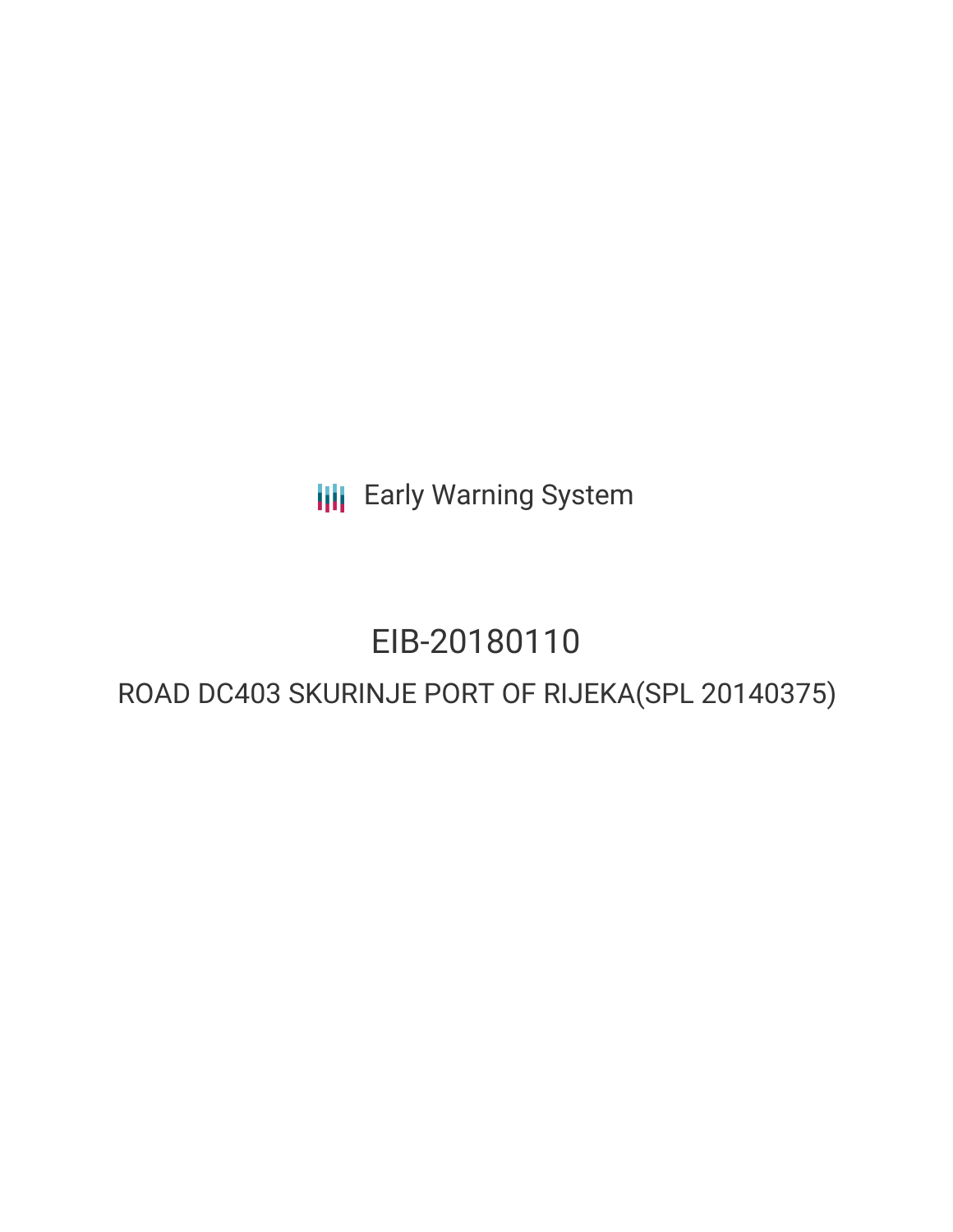

#### **Quick Facts**

| <b>Countries</b>               | Croatia                                                   |
|--------------------------------|-----------------------------------------------------------|
| <b>Financial Institutions</b>  | European Investment Bank (EIB)                            |
| <b>Status</b>                  | Approved                                                  |
| <b>Bank Risk Rating</b>        | U                                                         |
| <b>Voting Date</b>             | 2021-07-20                                                |
| <b>Borrower</b>                | MINISTRY OF REGIONAL DEVELOPMENT AND EUROPEAN UNION FUNDS |
| <b>Sectors</b>                 | Infrastructure, Transport                                 |
| <b>Investment Type(s)</b>      | Loan                                                      |
| <b>Investment Amount (USD)</b> | $$11.28$ million                                          |
| <b>Project Cost (USD)</b>      | \$85.70 million                                           |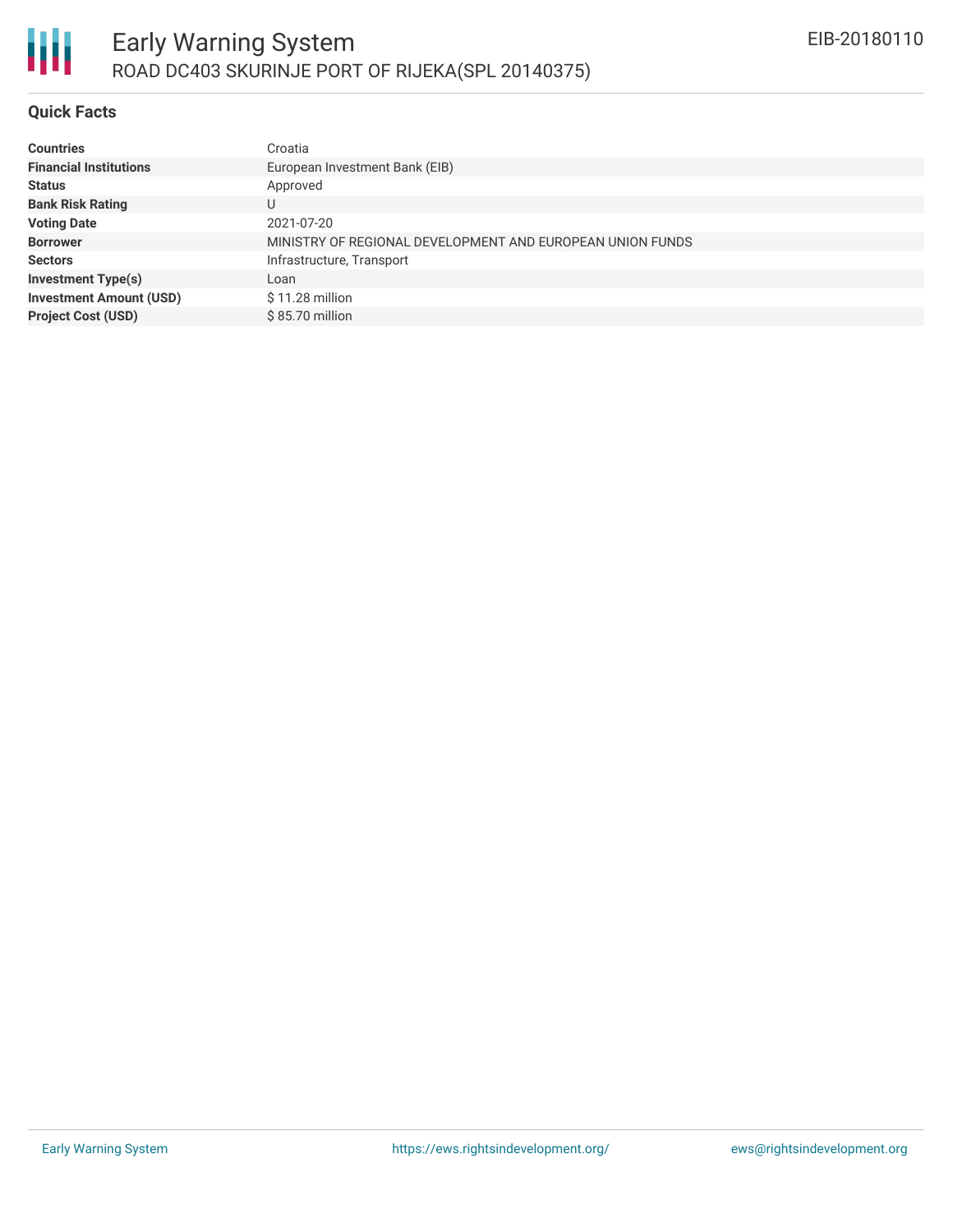

### **Project Description**

Construction of state road DC403 from Surinje Interchange to Port of Rijeka. The road will run from the Skurinje Node on highway A7 to the Core network maritime Port of Rijeka, mainly through a tunnel. The objective is to remove the bottleneck between the Port of Rijeka and its hinterland. The road DC403 will effectively connect the Port of Rijeka (Zagreb pier) to the highway A7, both part of the Trans-European Transport Network (TEN-T), Mediterranean Corridor (Rijeka-Zagreb-Budapest).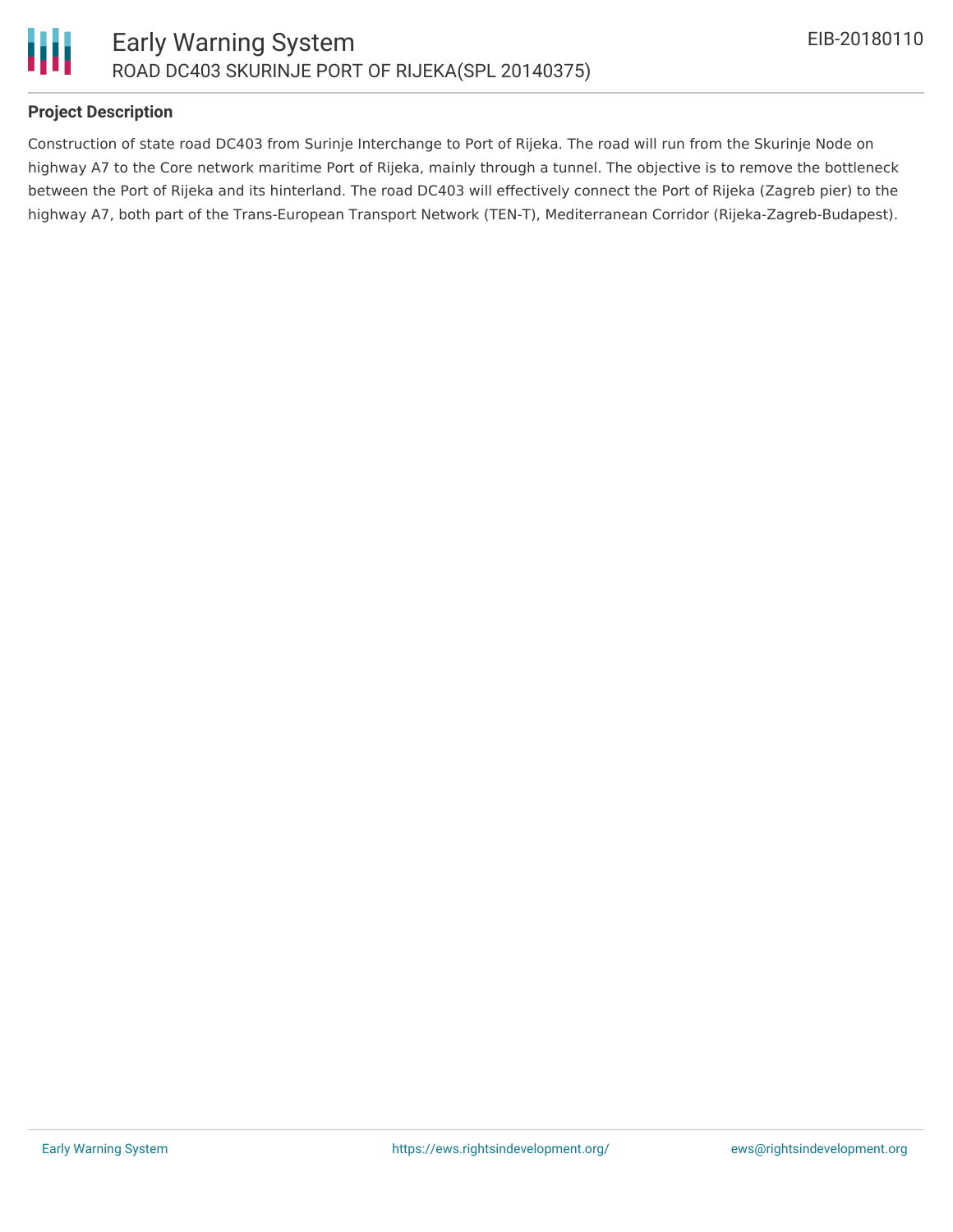

#### **Investment Description**

European Investment Bank (EIB)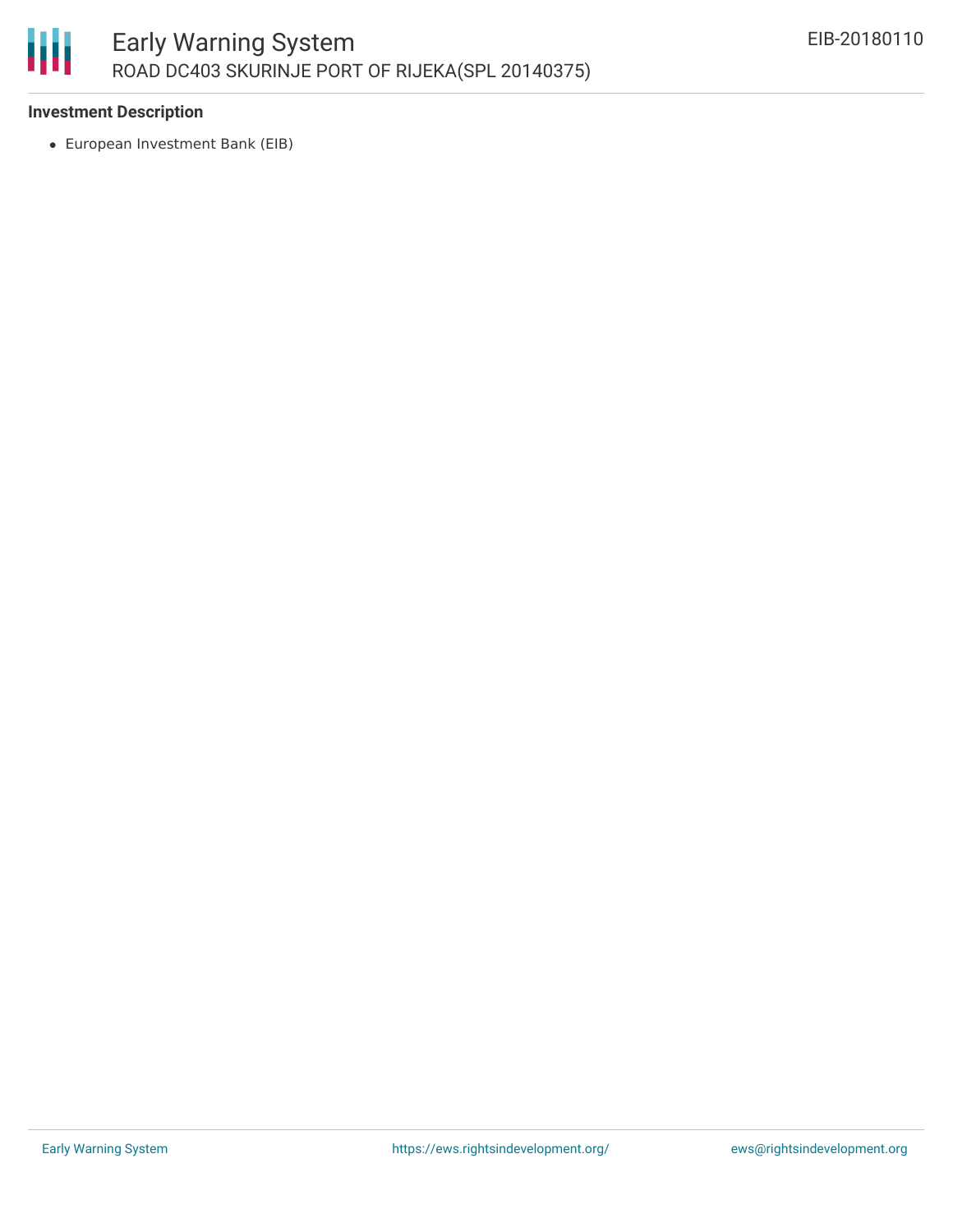#### **Contact Information**

#### ACCESS TO INFORMATION

You can submit an information request for project information at: https://www.eib.org/en/infocentre/registers/requestform/request-form-default.htm

#### ACCOUNTABILITY MECHANISM OF EIB

The EIB Complaints Mechanism is designed to facilitate and handle complaints against the EIB by individuals, organizations or corporations affected by EIB activities. When exercising the right to lodge a complaint against the EIB, any member of the public has access to a two-tier procedure, one internal - the Complaints Mechanism Office - and one external - the European Ombudsman. A complaint can be lodged via a written communication addressed to the Secretary General of the EIB, via email to the dedicated email address: complaints@eib.org, by completing the online complaint form available at the following address: http://www.eib.org/complaints/form via fax or delivered directly to the EIB Complaints Mechanism Division, any EIB local representation office or any EIB staff. For further details, check:

http://www.eib.org/attachments/strategies/complaints\_mechanism\_policy\_en.pdf

When dissatisfied with a complaint to the EIB Complaints Mechanism, citizens can then turn towards the European Ombudsman. A memorandum of Understanding has been signed between the EIB and the European Ombudsman establishes that citizens (even outside of the EU if the Ombudsman finds their complaint justified) can turn towards the Ombudsman on issues related to 'maladministration' by the EIB. Note that before going to the Ombudsman, an attempt must be made to resolve the case by contacting the EIB. In addition, the complaint must be made within two years of the date when the facts on which your complaint is based became known to you. You can write to the Ombudsman in any of the languages of the European Union. Additional details, including filing requirements and complaint forms, are available at: http://www.ombudsman.europa.eu/atyourservice/interactiveguide.faces